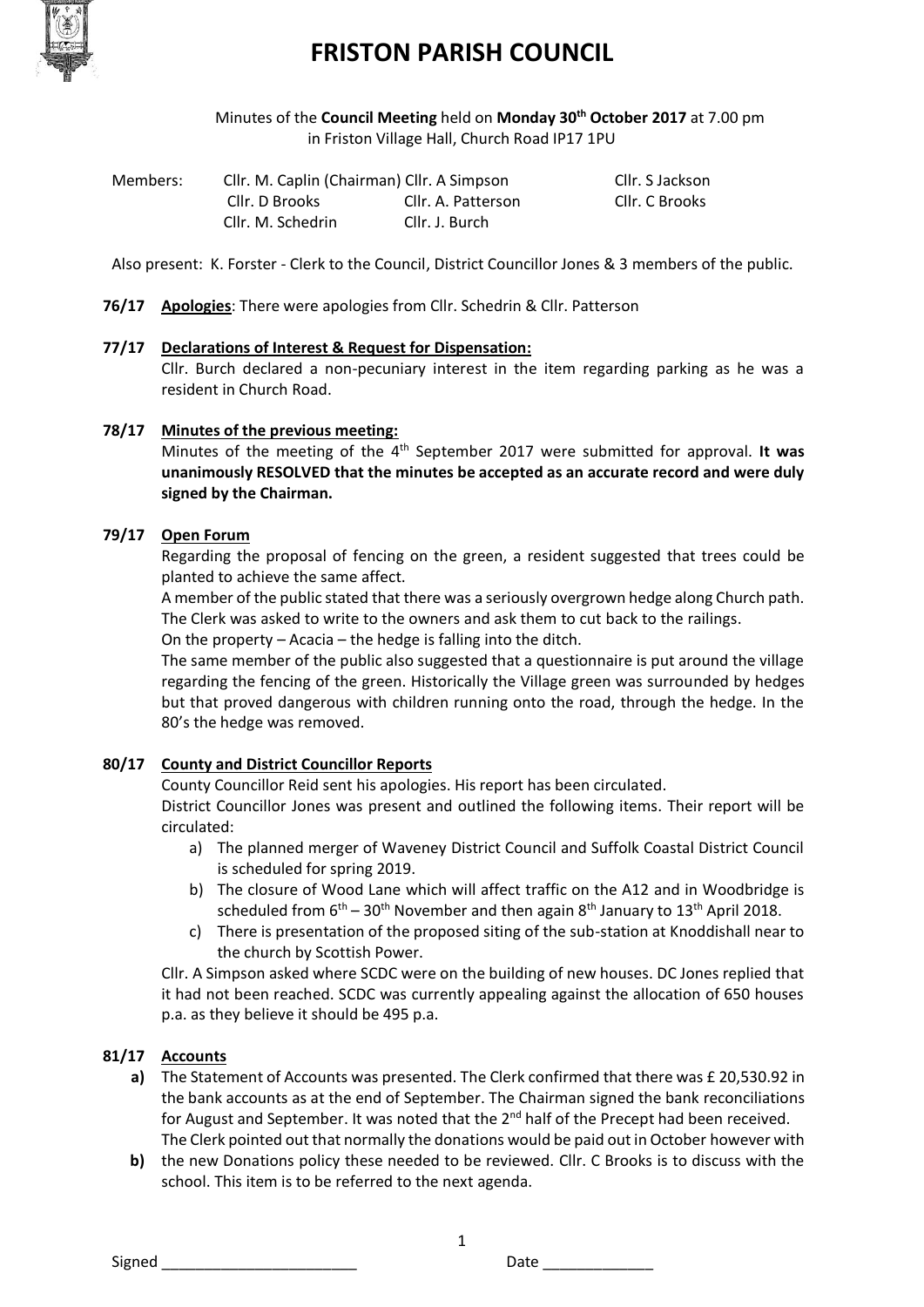

- **c)** The Authorisation to pay was reviewed and £ 904.38 was presented for approval. **It was unanimously agreed that the Authorisation for Payment was approved.** It was noted that the PAYE & Salary had already been paid.
- **d)** A further payment of £604.35 had been received for CIL money. To date £ 3,432.27 has been received and nothing spent. The account details are shown at the bottom of the Statement of Accounts.
- **e)** A draft proposal for the 2018/19 budget had been circulated. The Chairman asked council to review ready for the meeting in December.

### **82/17 Siting of the new bench and the remaining CIL funds**

- **a)** The benches have not been completed. Cllr Simpson to chase up. Cllr. Simpson asked what the material was of the plaques that had been made. The Clerk is to confirm. **NOTED**
- **b)** A further letter had been received from the people who sent the letter last month which questioned the use of CIL money for the bus shelter and play equipment and made alternative suggestions. **NOTED.**
- **c)** The Clerk presented 3 options for the bus shelter.
	- 1. A hardwood solution made in Leicester. Including transport, the total would be £5,420. A concrete plinth would be required at additional cost.
	- 2. A softwood solution made in Ipswich. TA quotation is expected this coming week and examples of their work is in Old London Road Copdock.
	- 3. Whitehouse Enterprises (Realise Futures) have installed a recycled plastic bus shelter in Stradishall.

The Councillors asked if the Clerk could find out the locations of any examples of the above that are in situ. **NOTED**

Cllr. Simpson was concerned about the orientation of the bus shelter.

District Councillor Jones said that she would check the planning requirements for a bus shelter at this location.

### **83/17 Village Hall**

- **a)** The transfer documents had been received and circulated. Cllr Simpson was concerned about the map from the land registry as there is a strip of land between the hall and the neighbouring property. The Clerk is to discuss with the Solicitor. **NOTED** The decision to accept the transfer was deferred to next meeting.
- **b)** The Clerk and Cllrs. Jackson & Burch are arranging a meeting with 2 members of the village hall committee to discuss the priority of the repairs so as to gain quotations.
- **c)** Cllr. Burch and the representative from the Village Hall committee reported that at the last meeting the transfer and repairs required had been discussed. Bookings and consequently revenue for the hall have been dropping off and the lunch will cease at the end of the year.

### **84/17 Parish Council Vacancies**

There are no applications for the remaining vacancy

### **85/17 Parking Issues**

Cllr. Jackson explained that she and the Chairman had met and decided to explore the possibility of allocating some parking spaces on the green. The Clerk had contacted the land agent who had replied that in principle the owners were in agreement with the proposal. The area would be fenced with a security gate. No overnight parking would be allowed. The area would accommodate up to 10 cars and would have a slatted surface to allow grass to grow through. It would be used to provide additional parking to the village hall and church and for people using the play and sports area as well as the green.

The Clerk explained that the Church had written to Council to say that they were not prepared to increase the use of the church carpark and that SCDC had stated that they did not have any land to give Friston PC in Friston.

2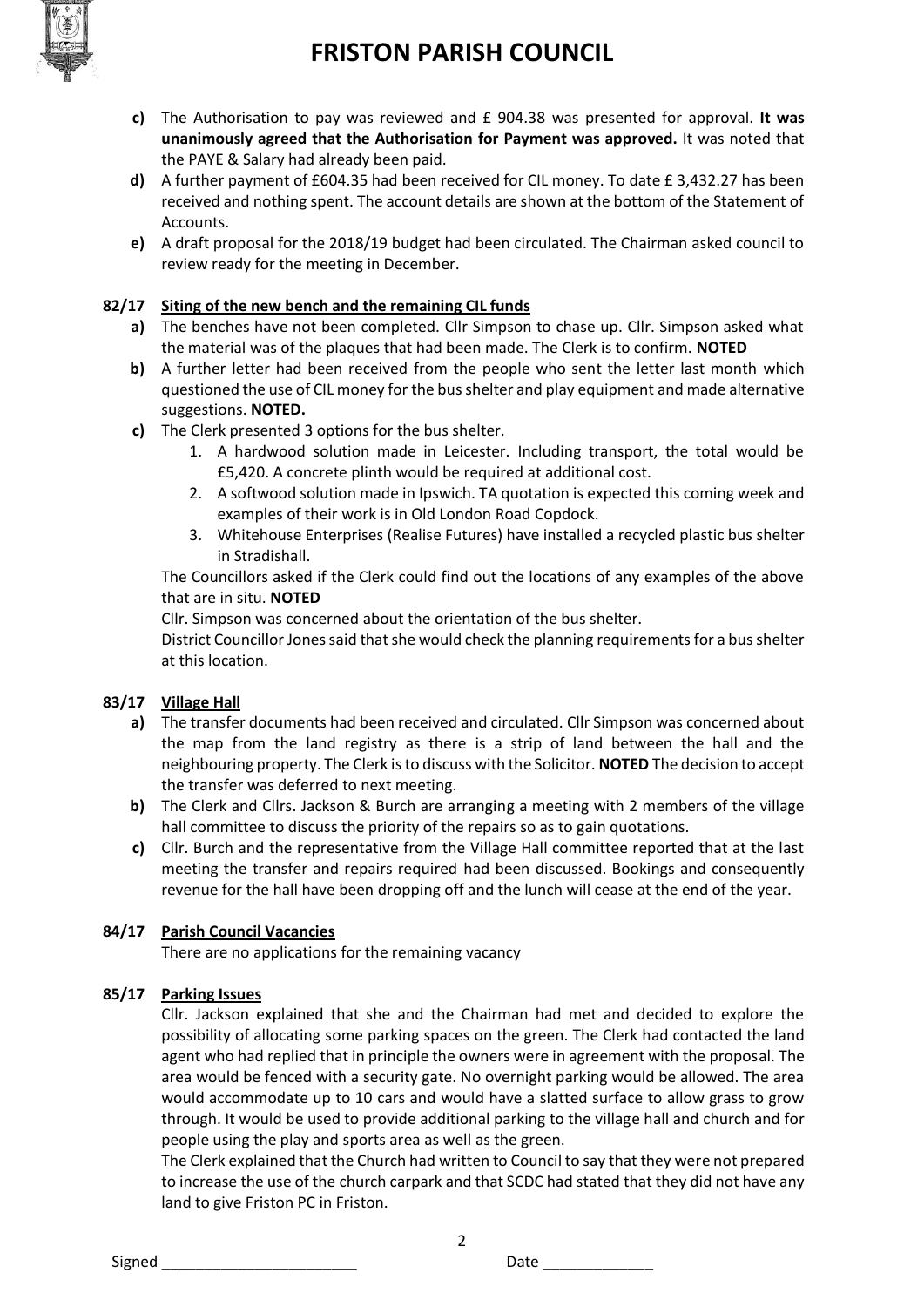

There were a number of comments including that it didn't solve the problem of Church road and that residents might object.

The clerk was asked to contact two other land owners, Mr Mann and Mr Heald, to see if they had land that they might provide that might be more suitable. **NOTED**

### **86/17 Highways & Footpaths Update**

- **a)** Cllr. Simpson presented a short report from the AGM at SALC where the main discussion was highways. A copy is attached.
- **b)** Cllr. Jackson reported that the Sandlings ways footpath had been reinstated. The footpath parallel to Chases Land had been dug over but following discussion with Langmead, this had been reinstated. The paths across the herb field had also been reinstated. Council were grateful to Langmead for their prompt action.

The Chairman reported that the footpath at the back of Hazelwood Hall has gone. The Clerk advised that this needs to be reported on the SCC website

### **87/17 Allotments Update**

Cllr. Simpson asked for an update on the contract which was sent to the solicitor for updating. Clerk is to follow up. **NOTED**

#### **88/17 Playground Update**

The RoSPA inspection had been completed and there were no major issues. Cllr. D Brooks said that there was some corrosion on the swings and that the swing seats will need replacing in the next couple of years.

#### **89/17 Fencing around the Green**

Cllr. D Brooks presented his proposal to fence the green. A copy is attached. There were concerns expressed by members of Council regarding obscuring the view for drivers and using softwood posts.

The Chairman proposed that a public meeting be held as there had been a number of items discussed regarding the Village green and it was important that the village were asked for their opinions and suggestions. The items that would be on the agenda were

- i. Proposal to fence the green
- ii. Parking on the green
- iii. Sports equipment
- iv. Play equipment
- v. Bus shelter.

**It was unanimously agreed that a public meeting be held on Monday 15th January 2018 and members of the parish invited to put forward their views.** It was agreed that there should be an independent chairman as this is not a Parish Council meeting.

### **90/17 The Mill**

The item on the Mill was deferred to the next meeting.

### **91/17 AOB**

- **a)** The Clerk reported that due to significant changes being adopted in the Freedom of Information Bill, there would be a requirement for an "expert" in data collection and retention. She is attending a seminar from SALC, which was approved by the Chairman, in November and will report back.
- **b)** The Clerk reported that SCDC had never received the application form that she sent regarding the adoption of the phone box. She had been in contact with the responsible person at SCDC who had given her some contacts details so she will pursue adoption for a £1. The Phone box was now empty and locked.

3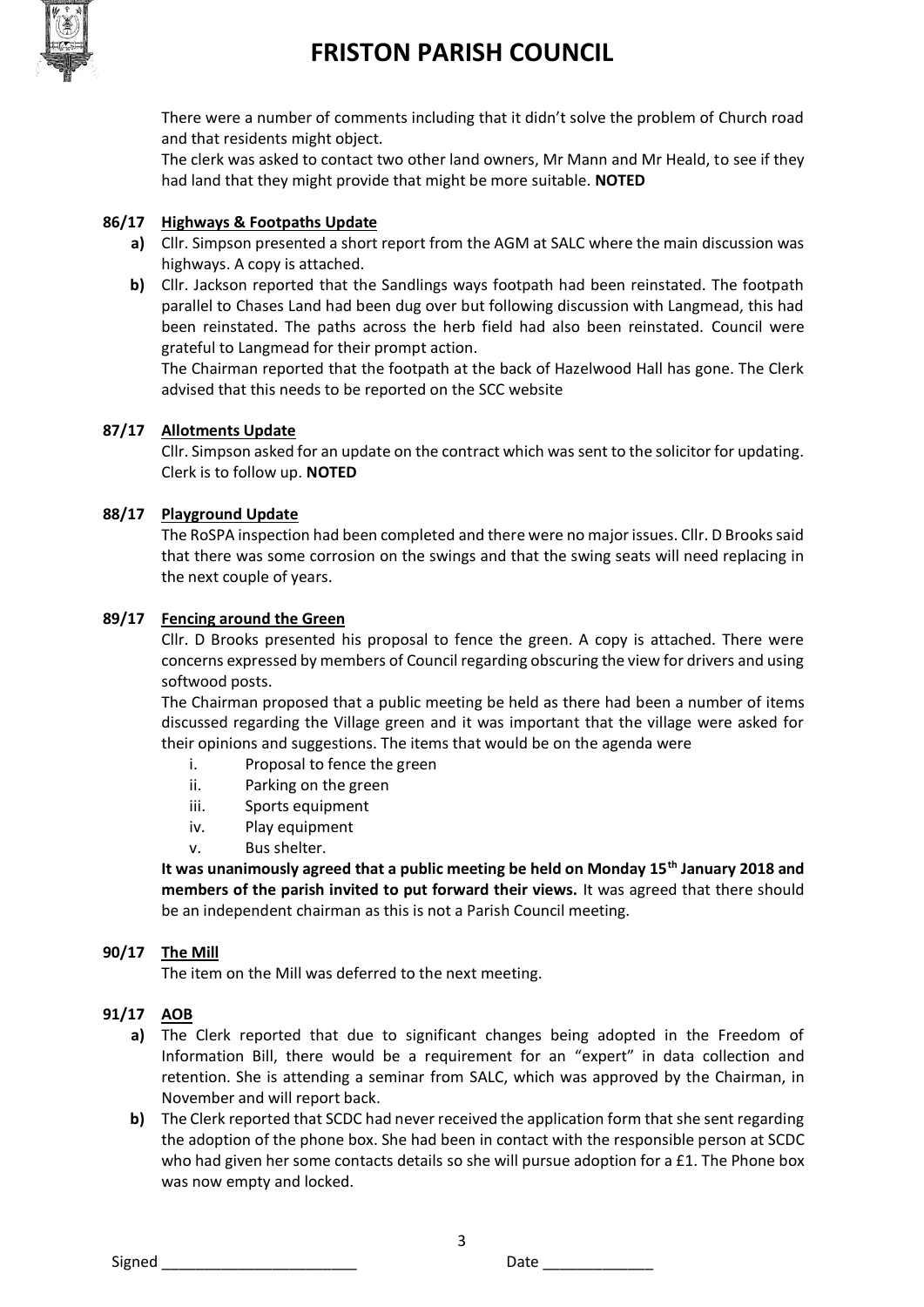

- **C** Cllr. C Brooks reported on the meeting with the planning officer. She and Cllr. Patterson had expressed concern over the lack of infrastructure to support any future housing development, in particular, no bus services, limited school and no shops. The planning officer appeared empathetic to their concerns.
- **d** A member of the public stated that no reference had been made to the letter that he sent regarding the Right to Bid in connection to land for parking, which he had been sent by Terese Coffey. He was concerned that there was a lot of money set aside for this but was not being pursued. The Clerk apologised but said it was part of the meeting papers and had been circulated. However, firstly the District Council has to approve the application and this is normally applied to building such as church halls, pubs, monuments etc., and secondly, even if a piece of land is identified and it is approved as an asset of Community Value, the owner needs to be selling it before the Right to Bid can be enacted.

### **The meeting closed at 9.02 pm.**

### **The next meeting will be 7.00 pm Monday 11th December 2017 in Friston Village Hall.**

#### **Karen Forster**

**Clerk to Friston Parish Council,** Orchard House, Chediston Road, Wissett, Halesworth, IP19 0NF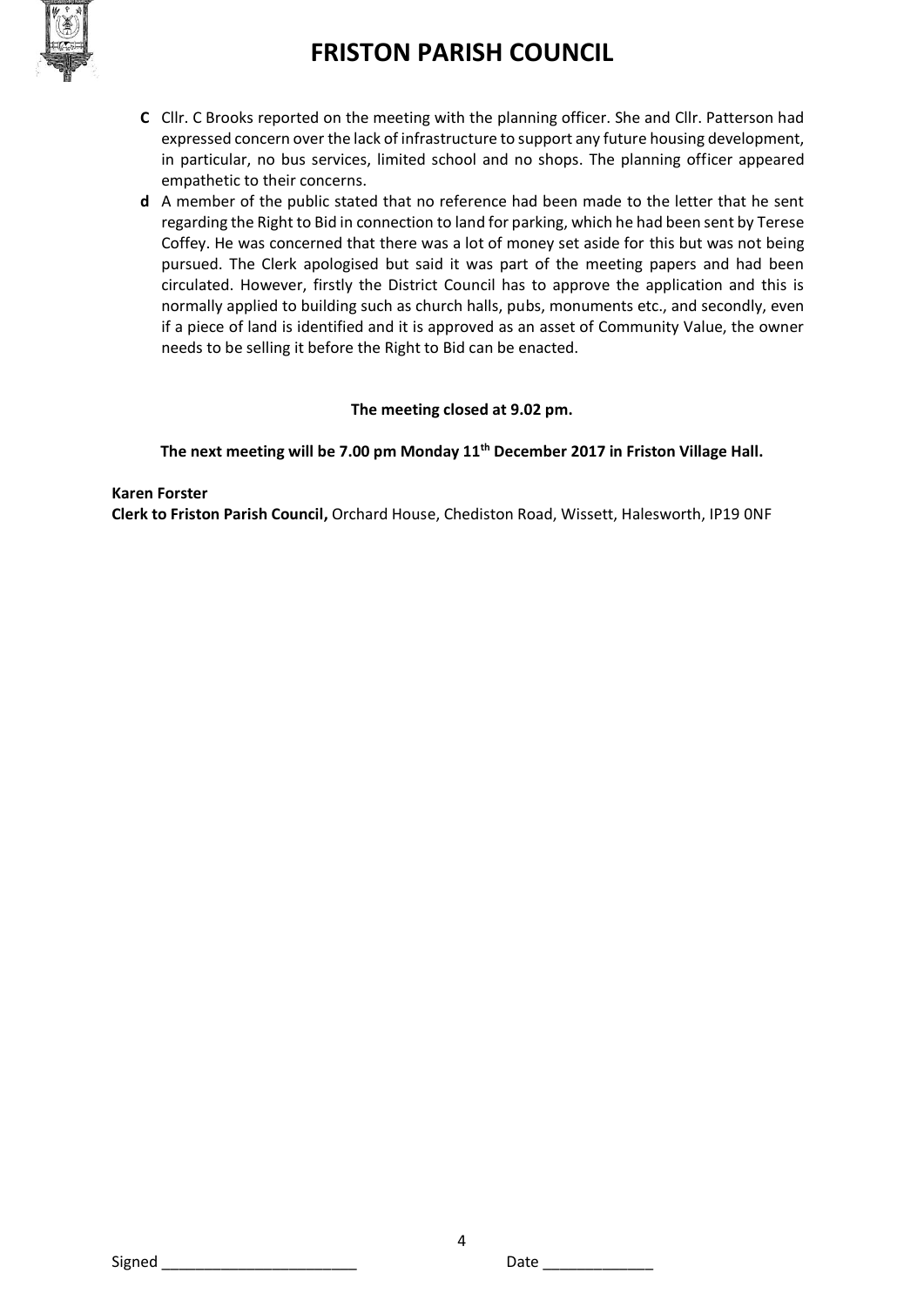

Report from Cllr. Simpson regarding the Highways from the SALC AGM

Mark Stevens, Director of Operational Highways SCC reported:

- 1. In 2014 SCC was the worst for highways repairs in the country. Now only Lincolnshire is better than Suffolk.
- 2. To repair a road is  $£18$  m<sup>2</sup>. To resurface with tar and gravel is  $£3$  m<sup>2</sup>. Consequently he is focussing on resurfacing.
- 3. There are 116 potential flooding issues in Suffolk Coastal district council. This is very high as the next district in the list has 56 potential issues.
- 4. He is hoping to set up third party insurance for Parish Councils for maintenance of the highways, in addition to equipment and training. He also wants to give Parish Councils the authority to enforce hedge cutting in their area.
- 5. He passed on phone numbers to report highways issues: 0330 311 7838 (Halesworth) and 0345 606 6171 (service centre for Suffolk)

Signed \_\_\_\_\_\_\_\_\_\_\_\_\_\_\_\_\_\_\_\_\_\_\_ Date \_\_\_\_\_\_\_\_\_\_\_\_\_

5